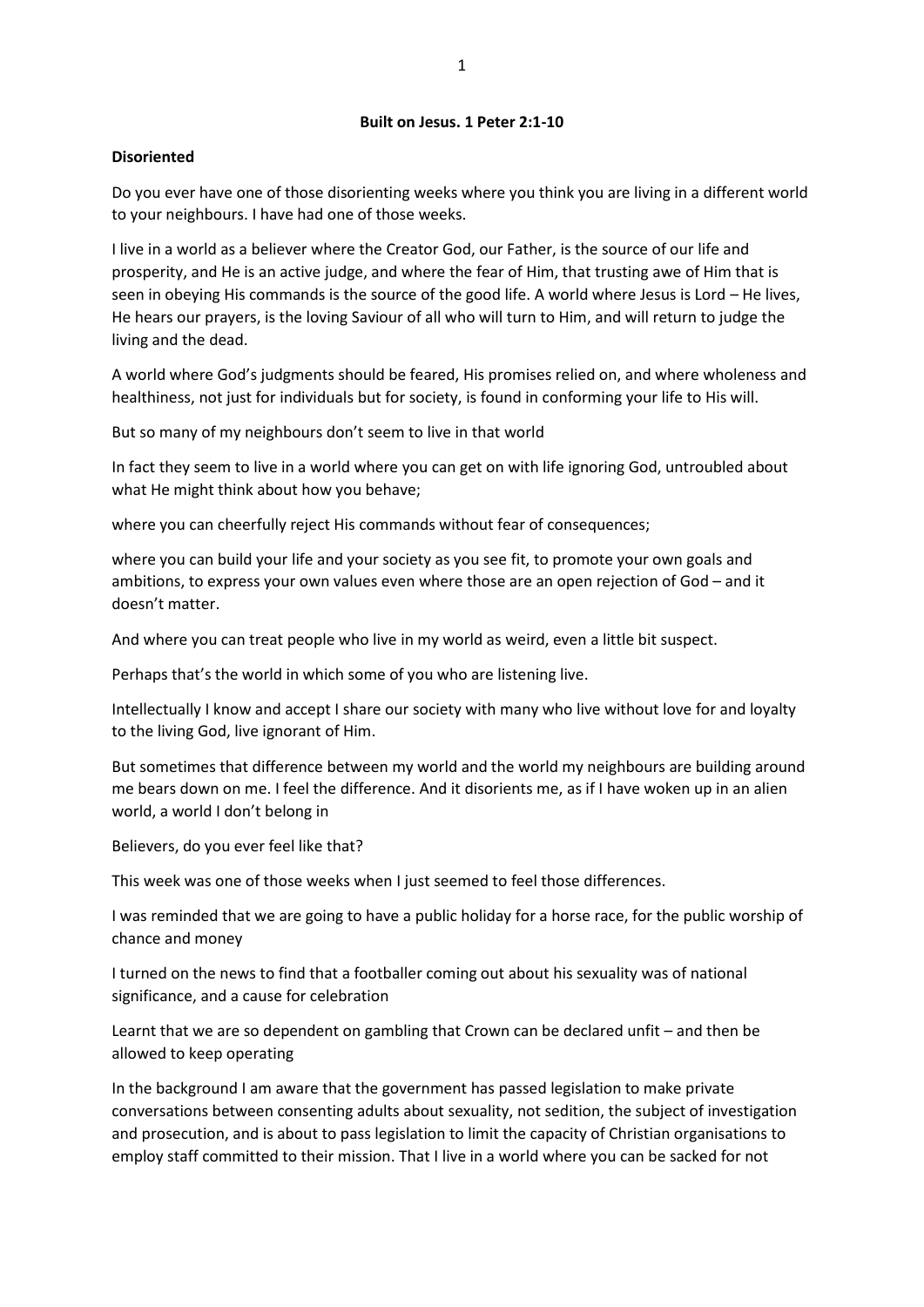getting vaccinated after many years of service but can't be asked to leave when you no longer support the values of the Christian organisation that employs you.

A world where we have been by God's mercy spared grievous loss in the pandemic – and we congratulate our selves and don't publicly give thanks to almighty God.

And when you have a week like that

When you feel the difference in the way you see the world and the way those around you see the world, and the discomfort/disorientation of that difference

Can be a whole range of responses, all of which we might experience

You wonder – have I got it right.

I mean – they seem happy and confident, getting on with life. These things don't seem to trouble many others

Is this upset and concern unnecessary self inflicted harm? Should I change my mind to take God less seriously?

Or, because you do think you are right to keep trusting the Lord Jesus

You wonder – how can I keep living in this society?

It is emotionally exhausting to live in a foreign culture, an alien world, to be the odd one out, all the time

It can get you down worrying about the direction of society

Should I just withdraw – stop watching the news, stop trying to engage, keep myself to myself and hope things will improve

Or when I see the inconsistencies and hypocrisy and the harm some of these actions and decisions do, maybe I should get all angry and self righteous and denounce these things

And sometimes we are experiencing all those reactions at once

Sitting in a corner and sighing one moment, at the next watching the news and getting grumpy, and at the back of our head questioning if we have got it right

Do you ever get caught up in thoughts and emotions like that? Up and down, now anxious, now angry, now just plain weary, now agitated

And it was as I was experiencing a little of that I came to *1 Peter 2: <sup>4</sup>As you come to him, a living stone—rejected by people but chosen and honored by God—*

And in those few words the reality of Jesus was held before my eyes

It was a bit like in the movies where one of the characters is going into a bit of a panic and the other gets him and gives him a good shake, or a slap in the face, and tells him to pull himself together

God is saying look at Jesus and pull yourself together so you can live well in an alien world

And that is what we are going to do now from this passage

Look at Jesus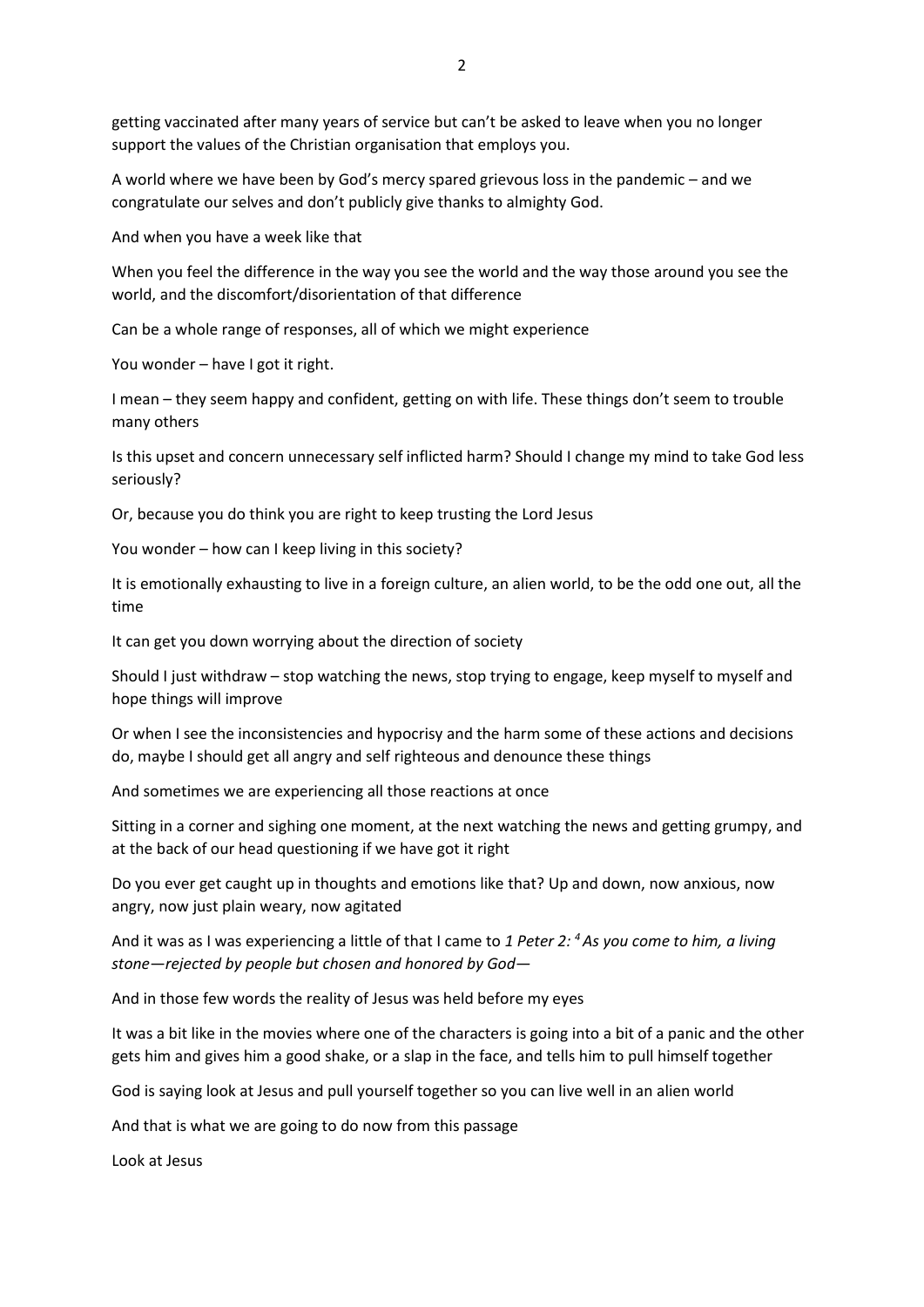Remember the privilege we have as believers in Jesus

And see how to live well as His followers in this world.

### **Jesus – the living stone**

In vv. 4-8 Peter reminds us of Jesus' reality through an OT image, that of the cornerstone, and through OT texts Jesus used of Himself [Matthew 21: 42-44]. The cornerstone was the stone that was the key in those days to the stability and shape of the whole building, the one on whom the whole building depended. The whole building had to be in line, square, with the cornerstone

Firstly he reminds us of the truth of the gospel

**v. 4**

*1 Peter 2: <sup>4</sup>As you come to him, a living stone—rejected by people but chosen and honored by God—*

Jesus is living. He is risen. He lives, and so HE can be called upon for help, for rescue

He lives now, even though He was rejected by people.

That is what we read in the gospel. The Lord Jesus came to His people, taught and performed wonders amongst them, and in the end they just wanted to get rid of Him.

He was crucified, which is about as emphatic rejection as you can get

More than being told to shut up

More than being excluded

Killed and shamed in the process – so He would never trouble them again, be out of their lives forever

But the story didn't end there. We are talking about a living stone, the one God raised from the dead, because He was chosen and honoured by God.

Jesus wasn't on a write your own adventure, leaving Nazareth to fulfil His dreams

He was about doing His Father God's will, fulfilling God's plan and purpose – in His death and rising

He was chosen – the one sent by God to save His people

And Honoured, the beloved Son, the One to whom the Father entrusted His Kingdom

Peter knows that.

He witnessed His sufferings [1 Pet. 5:1]

He witnessed the risen Jesus [1 Pet. 1:3]. Our Lord appeared to Peter and spoke with Him [Luke 24:34, John 21:15-18] repeatedly after He rose.

He was the one who declared to the people of Jerusalem

Acts 2:32, 36

Peter knows Jesus is the living Lord, once rejected, now reigning.

But he has deliberately used language from a couple of Old Testament passages to bring home what Jesus being the living stone, rejected and exalted, means for those who believe and those who don't,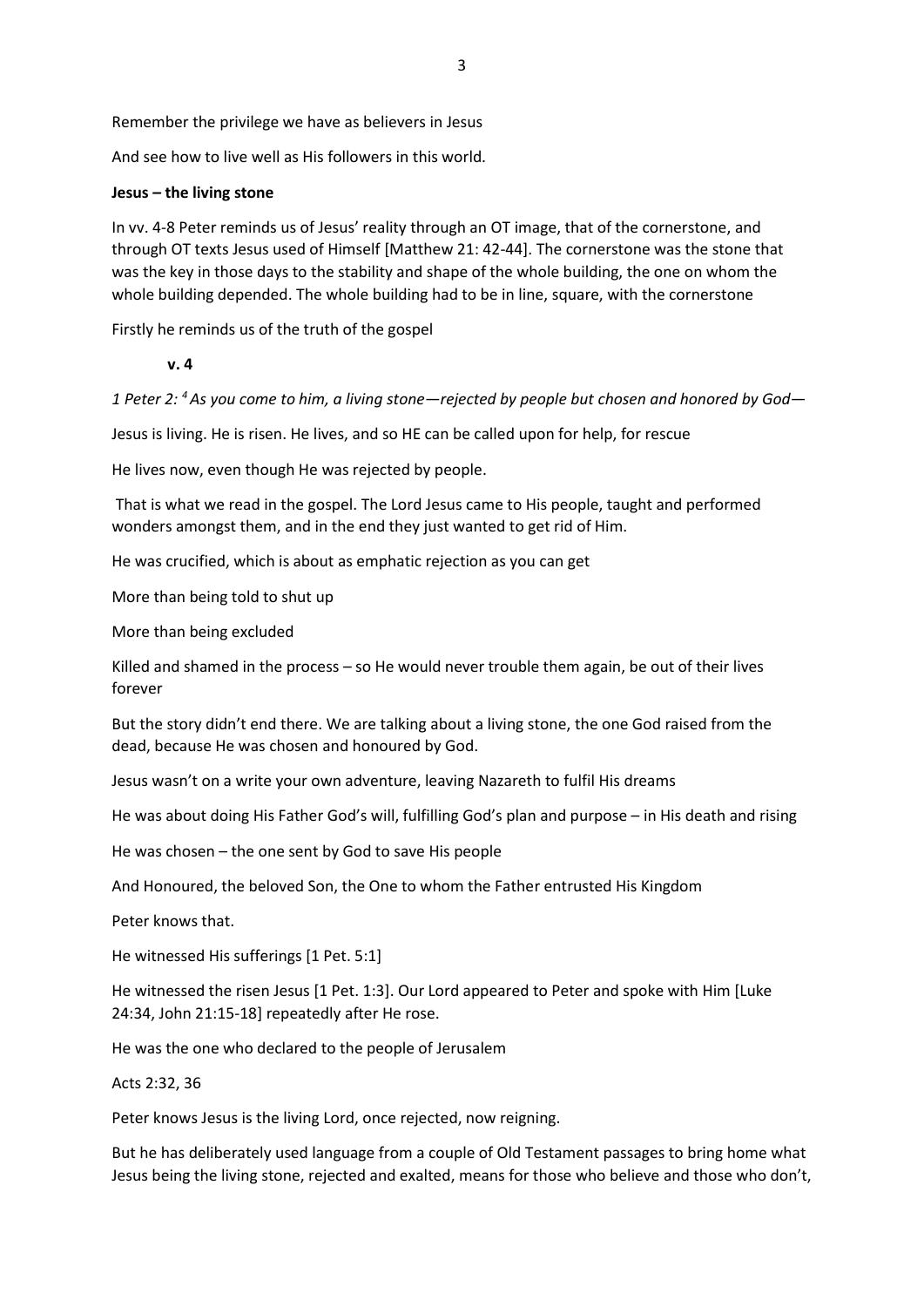for those who want to keep living, like many, as if you can ignore God and build your life without Him.

Firstly he quotes Isaiah 28, which speaks of Jesus as the chosen and honoured cornerstone

v. 6 [Is. 28:16]

*6 For it stands in Scripture:*

*See, I lay a stone in Zion, a chosen and honored cornerstone, and the one who believes in him will never be put to shame***.**

Reminder – Jesus is fulfilling the plan of God.

And secondly – it is those who trust Him, who believe in Him, who will emerge triumphant, with honour, in the judgement of God.

Let me unpack that

God had said more than 700 years before Jesus' birth that He would have this cornerstone, the one on whom He would build His renewed people, and the one on whom God's people could rely wholly – trusting whom would never be a cause of shame to them

In Isaiah 28 the Lord has pronounced his judgment on Samaria, the capital of the Northern kingdom of Israel. Because they had rejected God's word they will now receive commands from a people whose language they do not understand, the Assyrians.

In v. 14 Isaiah turns to address the people of Judah, the southern kingdom, and especially the rulers of Jerusalem. They scoff at the word of God and are confident in their own capacity to keep themselves safe. They were taking their security from their own choices and decisions, Their idols and lies. God said to them

*Is. 28: <sup>15</sup> Because you have said, "We have made a covenant with death, and with Sheol we have an agreement, when the overwhelming whip passes through it will not come to us, for we have made lies our refuge, and in falsehood we have taken shelter"; <sup>16</sup> therefore thus says the Lord GOD, "Behold, I am the one who has laid as a foundation in Zion, a stone, a tested stone, a precious cornerstone, of a sure foundation: 'Whoever believes will not be in haste.' [be put to shame LXX] <sup>17</sup>And I will make justice the line, and righteousness the plumb line; and hail will sweep away the refuge of lies, and waters will overwhelm the shelter." <sup>18</sup> Then your covenant with death will be annulled, and your agreement with Sheol will not stand; when the overwhelming scourge passes through, you will be beaten down by it.*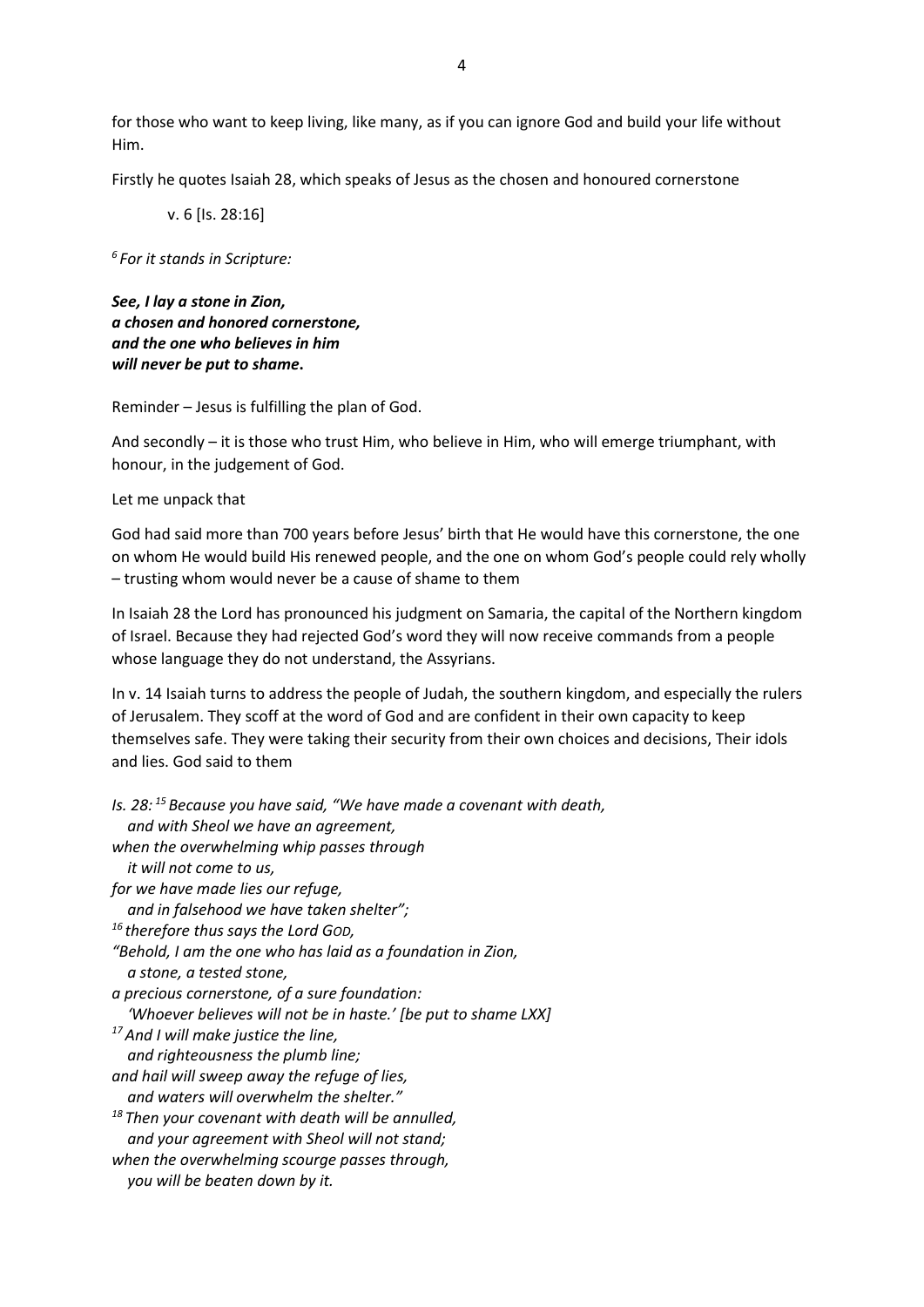God responds to their arrogance by saying safety in the judgement HE sends on their proud rebellion will only be found in Him, in His provision – His cornerstone, the one in whom and by whom He will

rebuild His people

He will judge justly, expose the emptiness of their lies – by measuring what they construct by their lies against the true and sure cornerstone He provides v. 17

The people of Jerusalem had a choice for security, a choice for salvation from judgment and death

To trust in Themselves

Or God's cornerstone

To save those who believe in the cornerstone, God's chosen one, had always been God's plan

And Jesus is that one

The one in whom God's people can find salvation, safety, in that judgement on human pride

Who will never fail or let them down when they trust Him, never expose them to the shame of those who have believed lies about themselves and God.

Jesus being the cornerstone, and to save those who believe through Him, was something God had planned and purposed from long ago

Salvation from deserved judgement was always going to be God's way through God's provision, not man's way

The people of Jerusalem had a choice

To trust in God's provision or not

And in Jesus' fulfillment of that prophecy, in His being God's precious and chosen cornerstone,

now that choice is everyone's choice as they hear the gospel.

They can either keep on trusting in themselves and their lies

Or they can believe in Jesus – rejected, but now living and exalted

And that is a choice with consequences

God's making Jesus the cornerstone who will never let those who trust Him down means there is honour for those who believe

The honour of being among God's saved people – and Peter will give us a glimpse of the rich content of that honour

But it will also mean shame and judgment for those who don't believe

Peter goes to the next Old Testament quote, from Psalm 118, to bring out the consequences of God making Jesus the cornerstone for those who will not believe

# v. 7 [Ps. 118:22]

*7 So honor will come to you who believe; but for the unbelieving,*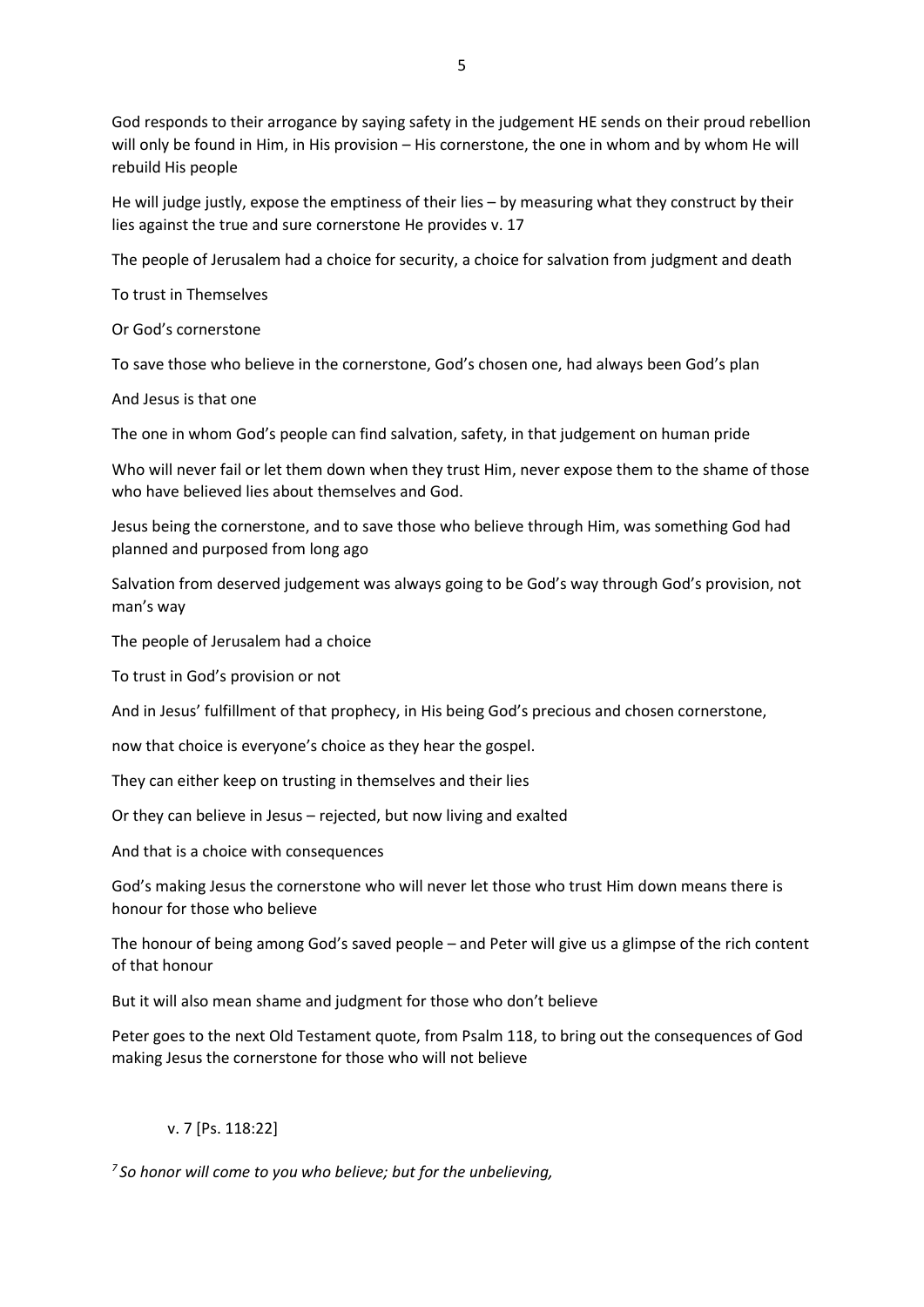# *The stone that the builders rejected this one has become the cornerstone,*

God making Jesus the cornerstone, revealing Him as the foundation of God's people, the source of salvation

Means those who reject Him – first the rulers of Jerusalem, but then all who want to build their life, create their society, without Him – are convicted of a great error

Not just that they have got things woefully wrong about who rules

They did that, and they do that.

Psalm 118 is about God's King returning from victory over His enemies, an unlikely victory worked by God, a wonderful reversal [vv. 10-16].

The builders had taken the side of God's enemies, written this king off. But God has given His King victory over all His enemies

just as the resurrection and Jesus' gift of the Spirit to His followers exposed the rulers in Jerusalem as wrong in crucifying Him, those same events, that victory of Jesus over death and lies and hatred expose Those who don't believe in Him now as wrong in rejecting Jesus, wrong in thinking they can build without Him, build Him out of their lives

And they are not just exposed as wrong, they are exposed as foolish builders. Without Jesus they are building without foundation – they don't have the piece that makes what they build secure and sure, and so what they build will not be able to withstand the testing of judgment

Rejecting Jesus – exposes them to shame

They claim authority to decide, to shape the building, to construct for themselves their security and hope

And in their pride they are completely wrong, are already demonstrated to be wrong, for the Lord Jesus is already proclaimed to be, and seen to be in His resurrection, the precious cornerstone – the one on whom all must build

And the consequences of their wrong choice can't be avoided

Jesus is not going away. In the end He can't be ignored

v. 8 [Is. 8:14]

*<sup>8</sup> and*

*A stone to stumble over, and a rock to trip over.*

*They stumble because they disobey the word; they were destined for this.*

That is the point of Peter's quote from Isaiah 8.

*Isaiah 8: <sup>11</sup> For this is what the LORD said to me with great power, to keep me from going the way of this people:*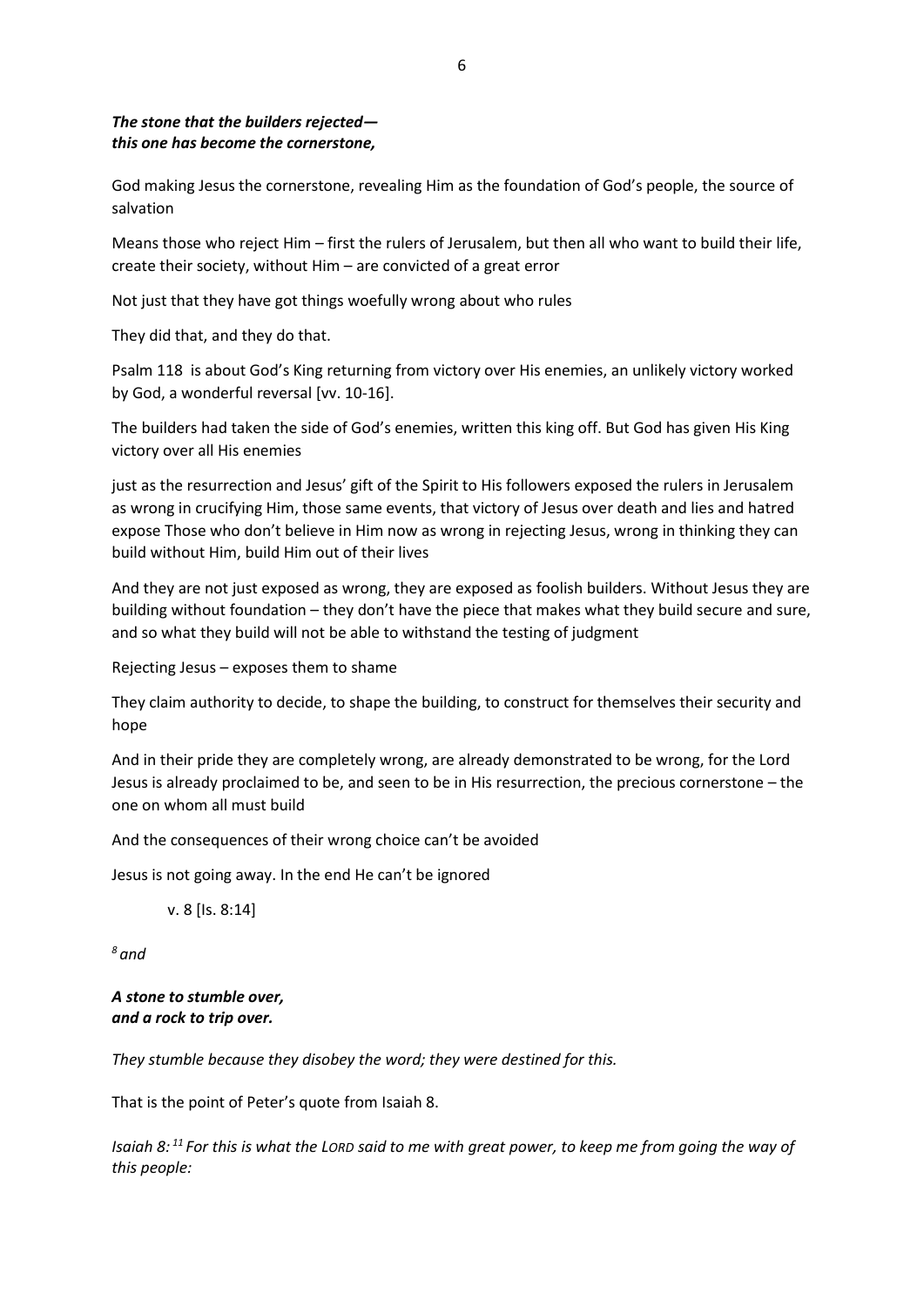*<sup>12</sup>Do not call everything a conspiracy that these people say is a conspiracy. Do not fear what they fear; do not be terrified. <sup>13</sup> You are to regard only the LORD of Armies as holy. Only he should be feared; only he should be held in awe. <sup>14</sup>He will be a sanctuary; but for the two houses of Israel, he will be a stone to stumble over and a rock to trip over, and a trap and a snare to the inhabitants of Jerusalem. <sup>15</sup>Many will stumble over these; they will fall and be broken; they will be snared and captured.*

In Isaiah 7 and 8 the people of Jerusalem were very disturbed by external events – the assault on Jerusalem by their neighbours, and then the rise of Assyria.

God had sent them word that safety and security were to be found in Him, in being His people by trusting His word and keeping the covenant.

But they chose to reject that word and find their own security in their treaties and intrigues, putting their trust in people, not God

But God is God. He is the only One they should fear

He will be a sanctuary for those who trust Him, who believe His word.

And He will be the judge of all who reject Him, the one who will bring all their unbelieving plans to ruin.

Now Peter applies what the LORD says of Himself to Jesus

And the consequence of unbelief, of choosing to trust yourself and not God, to those who won't believe the gospel that Jesus is Lord

To continue to reject Him is to bring upon yourself your own destruction

For He lies across every one's path. There is no path to a better future stepping over or around Christ

He will not be anything but Lord, not change to accommodate our desires to be in charge, to do as we please. He will not abdicate, and He should not – for it is as King He brings life, He saves and there is only salvation in Him, and as King He will judge all who choose to keep on ignoring, rejecting and disobeying God's righteous commands.

#### Jesus divides

He will either save those who put their trust in Him or judge those who continue to ignore and reject God by not believing God's gospel

#### And this is by God's will

This too is God's plan, that the One who saves those who believe should be the One who brings judgement on those who persevere in sin, on those who continue to reject His word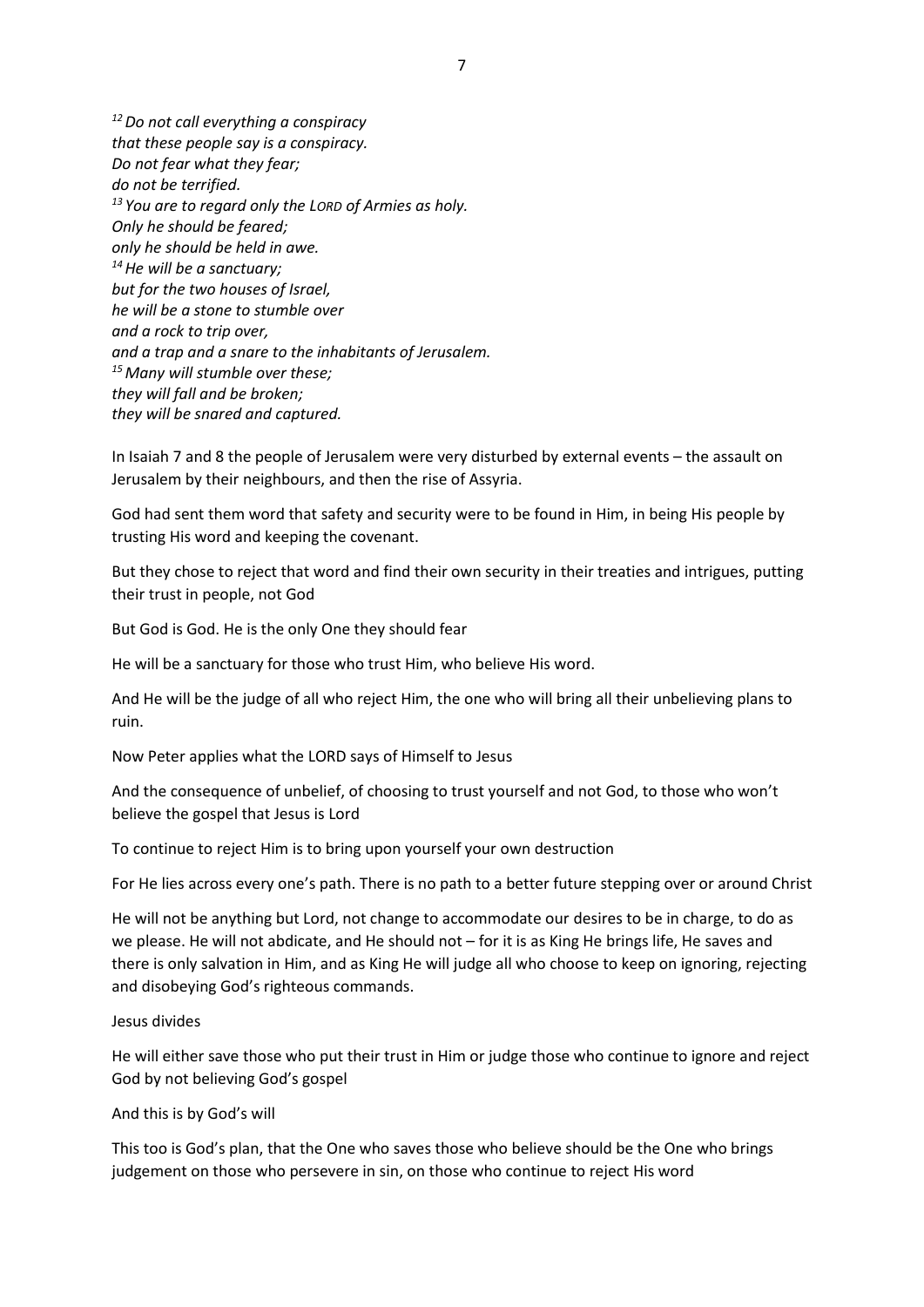## *They stumble because they disobey the word; they were destined for this.*

Those who will not believe the word, who want like the people of Jerusalem in Isaiah's day to put their trust in themselves, their own schemes and efforts, are appointed to stumble at Christ – to take offence at the call to repent and believe in a crucified, a rejected, Saviour.

Troubled by people's dismissal of Jesus

Their unconcerned ignoring of Him?

Their insistence on building their lives and society without Him

Wondering if you are right

Think of the greatness and the glory of Jesus – the living stone

Rejection doesn't stop Him from being who He is – God's exalted King, the sure Saviour of His people. It was through rejection, His crucifixion, He was revealed as the cornerstone, God's chosen and precious One, the fulfiller of God's great saving plan.

And rejection is not outside His rule – in rejecting Jesus, in ignoring Him, people aren't escaping His rule. That rejection and ignoring of Jesus is the means God uses to exercise His judgment on their proud rebellion, the cause of their stumbling

Rather than be angry, we should tremble

And for believers this conviction of the greatness and glory of Jesus is more than a conviction of the historical truth of the gospel or a set of ideas

*2 Like newborn infants, desire the pure milk of the word, so that by it you may grow up into your salvation, <sup>3</sup> if you have tasted that the Lord is good.*

An experienced reality – we have tasted that the Lord is Kind or good

And the measure of that kindness is seen in the privileges bestowed on believers in Jesus, and their source

### **Jesus – the kind Lord [v. 5, 9-10; Isaiah 43:20-21; Ex. 19:3-6, Hos. 2:23]**

What is given to believers in Jesus?

*<sup>4</sup>As you come to him, a living stone—rejected by people but chosen and honored by God— <sup>5</sup> you yourselves, as living stones, a spiritual house, are being built to be a holy priesthood to offer spiritual sacrifices acceptable to God through Jesus Christ.*

By the work of the Spirit of God We become like Him – living stones v. 5

Through trusting Jesus we have been fitted to live in God's presence by His Spirit

Peter calls believers a spiritual house or temple. Having new life from the Spirit and indwelt by God's Spirit, we live in His presence always, and He lives amongst us.

That tells us we matter to God, for His house matters to Him. We are secured by His presence, for He is zealous to protect His house.

And believing in Jesus we are being built up to be a holy priesthood – set apart to Him, to be those who can safely enter into His presence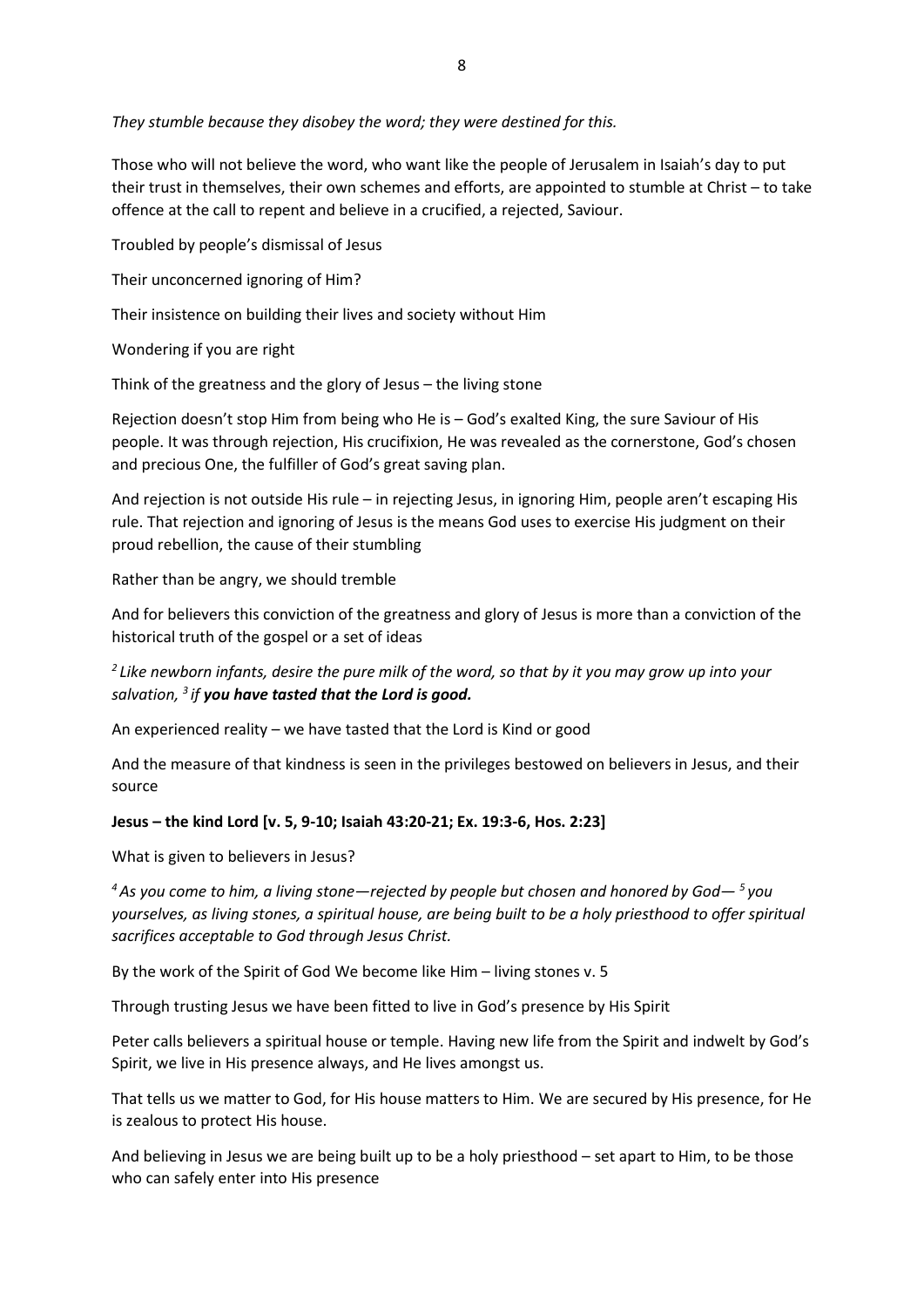And Offer spiritual sacrifices - that is give Him acceptable worship through Christ – the response of the whole of our lives lived in the power of the Spirit

And again – this speaks of a continuing, secure relationship with the holy God through Christ. Our sacrifice is always acceptable through Christ

And it speaks of an extraordinary transformation – not just of worship, but of the significance of our lives.

The language of priesthood is language of special people, special activities like animal sacrifice, special places – who could come intermittently, at special times, to God with their sacrifices.

But now every believer can come – all the time, wherever they are, to offer our lives lived in the Spirit – all because of what Jesus has done, His atoning death – His being rejected by people

And His exaltation as God's King entrusted with the Spirit to give to His people because of that obedient death

Lot to think about there

But as you go about your life trusting and obeying Jesus, changed by the Spirit to want to live pleasing to Him – being faithful in your work, in your parenting, in your conversation, inloving your enemies, in forgiving – you are offering worship

As you cut the kid's lunches, deal with that difficult customer, speak about the Lord with your neighbour

As you care for that aging parent, are patient with that upset family member

As you humble yourself to obey the government, turn your eyes away from sexually immodest images

You are offering a spiritual sacrifice acceptable God through Jesus Christ

A life that now matters, matters to God, that can be lived in His presence

That is the privilege the Lord Jesus gives us in His kindness

And Peter brings home the privilege, the honour, of a believer's life by applying the Old Testament titles of Israel's privilege to believers in Jesus, to those who are now in Christ God's people

*<sup>9</sup> But you are a chosen race, a royal priesthood, a holy nation, a people for his possession, so that you may proclaim the praises [the excellencies ESV] of the one who called you out of darkness into his marvelous light. <sup>10</sup>Once you were not a people, but now you are God's people; you had not received mercy, but now you have received mercy.*

Peter is drawing on Exodus 19, where God addressed Israel at Mt Sinai, and Isaiah 43:20-21 where the Lord speaks of their second exodus, their deliverance from Babylon.

Believers in Jesus – but you, those who have believed, not those stumbling at Christ

Chosen race – the ones called by God to be at the centre of His plans for the world, like Abraham and his descendants to bear His promises to the world, to be the people through whom God will show His glory in the history of the world as He keeps those promises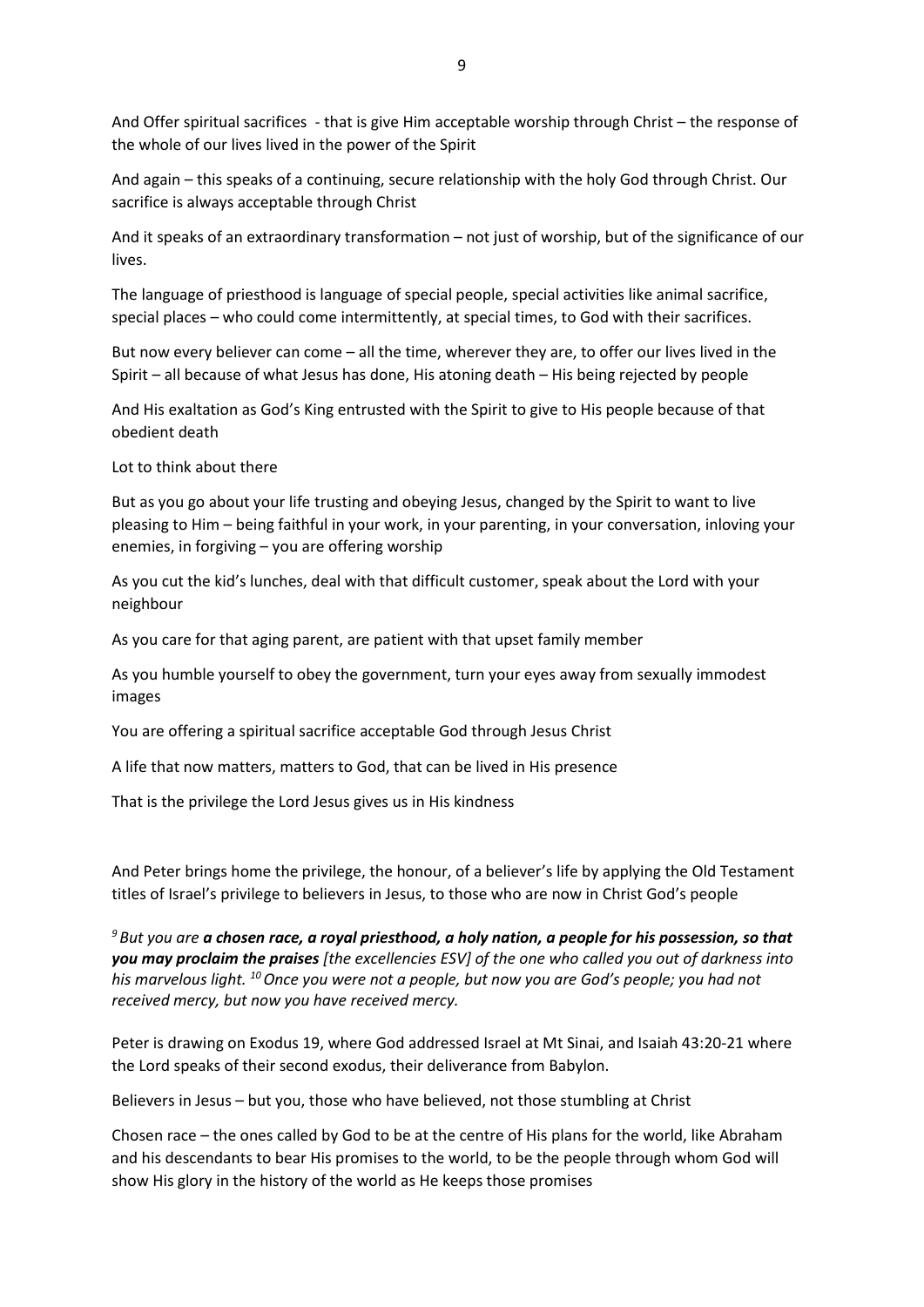Royal Priesthood – royal because they belong to the King and so share in His rule, a priesthood because they have access to God and can intercede for others

Holy Nation – set apart from the world for God, and so committed to Holy lives, to being given and living by God's good law

Set apart and so special and dear to Him

A people of His own possession – precious to Him, such that those who attack them are attacking God, those who are trying to detach them from God will face His fierce jealousy

In a world where Christ's people share in Christ's treatment by the world, where we can feel marginalised or even excluded by those who trust in themselves, never, never are believers in Jesus anything less than dear and precious to God, recognised as His own, the ones who will enjoy the fulfillment of His promises in the new heaven and earth. Never forgotten, never at the periphery of His vision

And the source of all this privilege, of our experience of the Lord's Kindness

**Mercy** 

*<sup>10</sup>Once you were not a people, but now you are God's people; you had not received mercy, but now you have received mercy.*

All by mercy, the mercy Peter started His letter praising as the source of our new birth in Christ.

Peter alludes to Hosea to let us feel the greatness of that mercy.

In Hosea Israel was seen to have broken the covenant, to be like the Gentiles – idolatrous, and worse - unfaithful, ungrateful, despising God's kindness

Fully and only deserving rejection by God, but promised hope -hope of restoration by God's gracious mercy that could forgive even their adultery

But in Christ what was promised rebellious Israel now includes idolatrous Gentiles – so great is that mercy, the mercy that provided Christ as the lamb without fault or blemish to redeem us.

Perhaps you don't need the reference to Hosea to see the wonder of God's mercy

You know well enough your own ingratitude and disobedience

Or perhaps the reference to Hosea assures you God can have mercy even on you.

Israel's was spit in your eye contempt.

Enriched by God's kindness

Knowing His will

And doing exactly the opposite

The kind of sin many of us who have grown up in Christian families commit, when we knowingly disobey

When we lie, or steal, or commit sexual immorality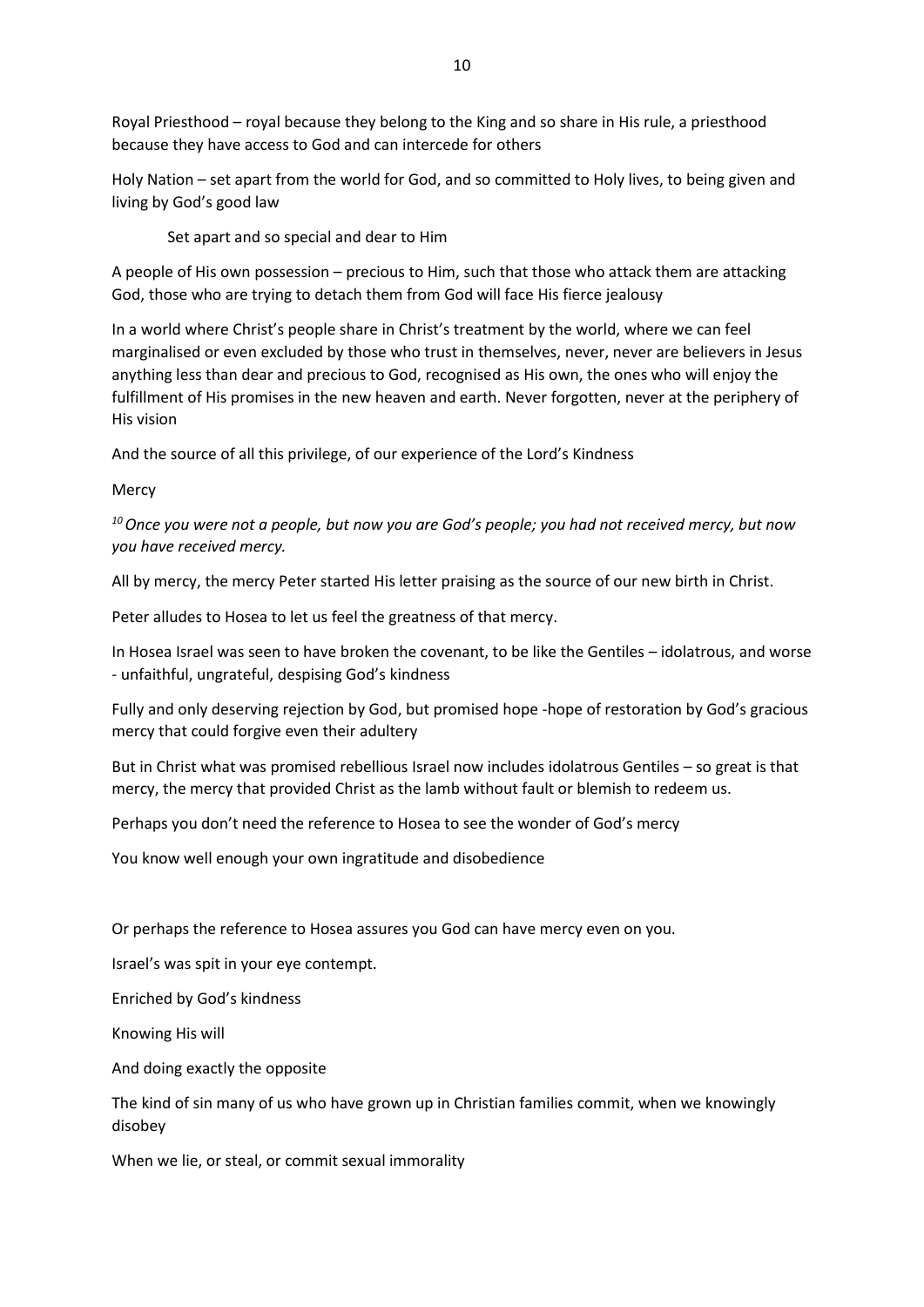Yet mercy is promised, and mercy found in Jesus for all who will repent and seek forgiveness

Because of who Jesus is

Believers in Jesus are a privileged people

How do we live in the world, a world where we feel like aliens – where, by God's grace, because of the privileges He bestows on us in Christ, making us living stones, making us His people, we are aliens, sojourners, staying for a few years on our journey to the fulfilment of God's promises,

people who should not feel at home in a world where Jesus is not honoured as Lord, where the builders are still rejecting Him

Peter tells us

### **Living privileged lives in the world v. 2, v. 9 [Ps. 118:22-24]**

Craving Grace v. 2

*1 Peter 2: 2 Therefore, rid yourselves of all malice, all deceit, hypocrisy, envy, and all slander. <sup>2</sup> Like newborn infants, desire the pure milk of the word, so that by it you may grow up into your salvation, 3 if you have tasted that the Lord is good.*

*[ 2 Like newborn infants, long for the pure spiritual milk, that by it you may grow up into salvation— 3 if indeed you have tasted that the Lord is good. ESV]*

Firstly, we should live as those who know that their life in this world is sustained by another source, and crave that life sustaining nourishment.

Since, for it is not in doubt, you have tasted that the Lord is good, like newborn infants desire pure spiritual milk, that by it you may grow up into salvation.

As a newborn longs for its mother's milk 'instinctively, eagerly, incessantly' so in this life we should long for what will keep us alive until the salvation of the end, the salvation revealed with the coming of Jesus, arrives

Milk here is not used for the diet of the spiritually immaturity. This is a powerful image of a thirsty dependence which every believer should know all their lives.

But what is this milk? The CSB has identified that milk as the milk of the word, the word that gave us new birth as the word that will sustain our new life to the end. We should long to keep drinking in God's word faithfully taught, unadulterated by false teaching

That is undoubtedly included in the 'pure spiritual milk'.

But the word translated 'spiritual' has a wider sense. It can mean reasonable, or 'true to its real nature'. Peter is urging believers, having tasted the goodness of the Lord, to long for, to keep drinking in, all that mediates the grace of Christ to us, all that brings the life of Christ to us. It is the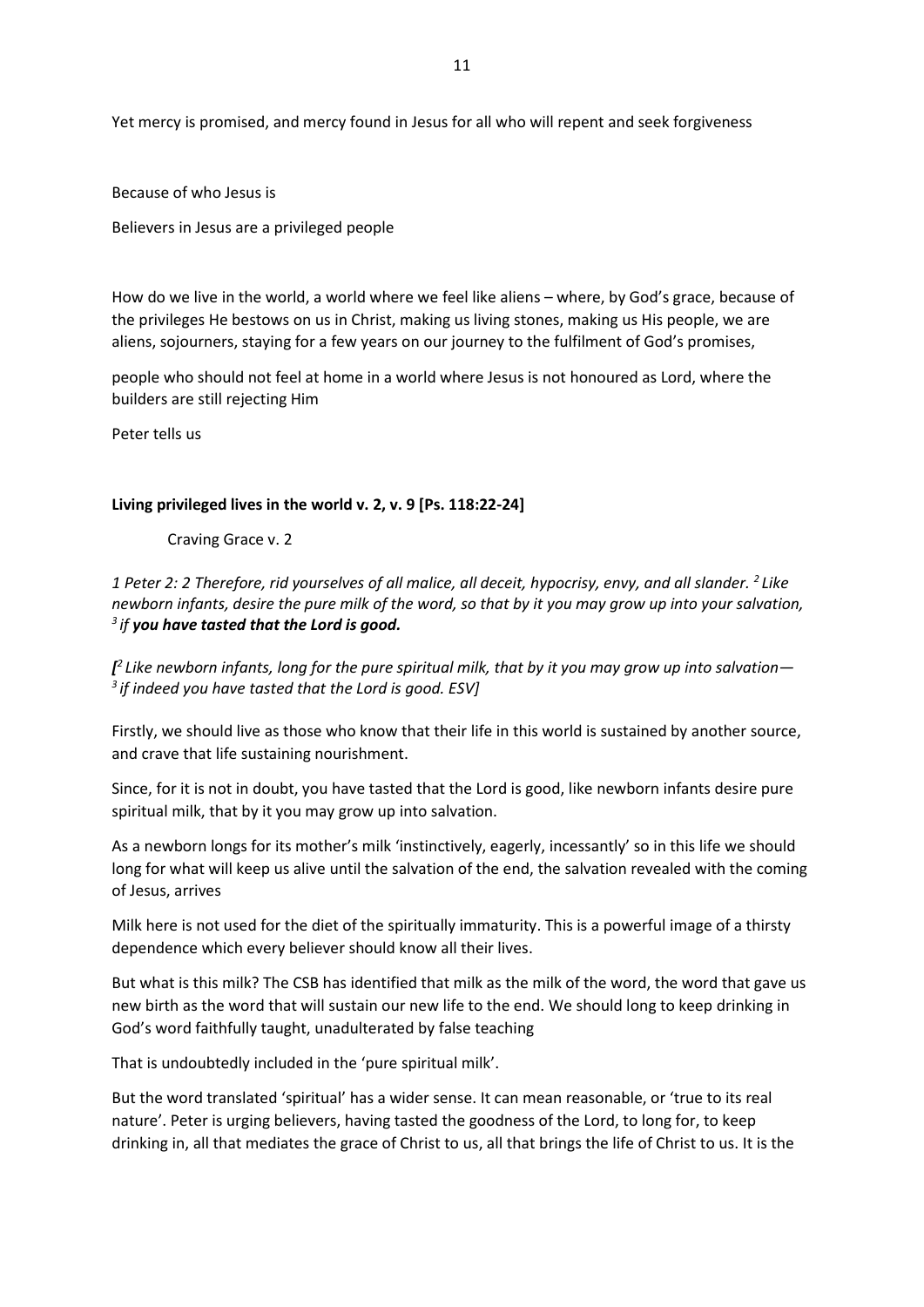way of life characterised by attention to the word, to prayer, to sharing together in the Lord's supper, by trusting obedience to Jesus.

Believers can't be indifferent to what will sustain their life.

If we are to live, thrive, grow to the fulfilment of our salvation we must long for, seek always, what will give us more of Christ

Do it as if our life depended on it – just as a baby's depends on its mother's milk

Hope lockdown has reinforced or given you the habit of daily prayer and bible reading

And more – passion to meet with His people

A constancy in prayer

A life lived in step with the Spirit, that turns away from the sins of the flesh -some of which Peter mentions in v. 1

Fulfilling our calling vv. 9-10

*<sup>9</sup> But you are a chosen race, a royal priesthood, a holy nation, a people for his possession, so that you may proclaim the praises [the excellencies ESV] of the one who called you out of darkness into his marvelous light. <sup>10</sup>Once you were not a people, but now you are God's people; you had not received mercy, but now you have received mercy.*

And just as we live in the world drawing our life from Christ who gives us life, so we live are to live in the world fulfilling our calling

As people called to *proclaim the praises [the excellencies ESV] of the one who called you out of darkness into his marvelous light*

This is not talking primarily of singing. It is speaking of witnessing to God's greatness in His saving works both in the world by our faithful lives lived in obedience to His word, and to the world by our faithful words that speak His gospel word.

We proclaim in word and deed how good God is in saving His people through His Son Jesus, the rejected chosen one

His faithfulness in keeping His promises to His people

His justice that doesn't let the innocent be crushed

His righteousness in upholding both the justice and steadfast love of His covenant commitment to His people in the death of His Son Jesus for sin

His might in raising His Son from the dead

His mercy – the wonder of His mercy in calling us from darkness to light, from death to life, from bondage to lies to the freedom of the truth.

There is so much to call people to wonder at and admire in the rich salvation we have in Jesus

So many reasons, having tasted God's kindness our selves to say to our neighbours "O taste and see that the Lord is good'